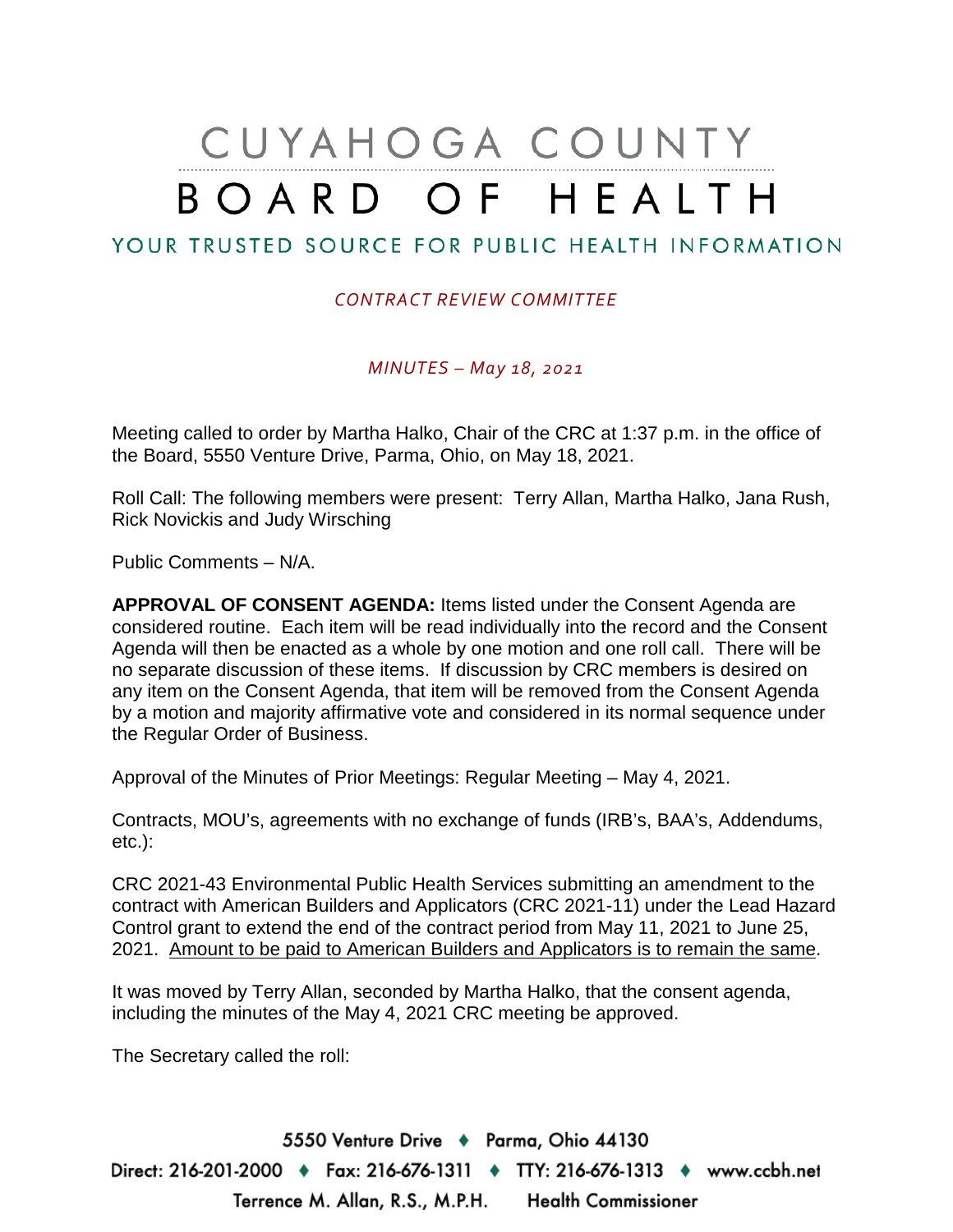Ayes: Terry Allan, Martha Halko, Jana Rush, Rick Novickis and Judy Wirsching

## **CONTRACTS AND AWARDS:**

Tabled Items

None

New Items For Review

Bid/Quote Openings ≥ \$25,000.00

None

Bid/Quote Openings < \$25,000.00

Lead Program Bid Openings presented by: Stephanie Mcconoughey

It was moved by Terry Allan, seconded by Rick Novickis that the following quote (CRC 2021-44) for 13328-13330 Hartford Rd. Up & Down, East Cleveland, Ohio 44112 be accepted as the lowest and best, and a contract be awarded to American Builders & Applicators in the amount of \$24,400.00 (ref. enclosed).

The Secretary called the roll:

Ayes: Terry Allan, Martha Halko, Jana Rush, Rick Novickis and Judy Wirsching

It was moved by Judy Wirsching, seconded by Martha Halko that the following quote (CRC 2021-45) for 2055 Chesterland Ave. Up & Down, Lakewood, Ohio 44107 be accepted as the lowest and best, and a contract be awarded to American Builders & Applicators in the amount of \$17,000.00 (ref. enclosed).

The Secretary called the roll:

Ayes: Terry Allan, Martha Halko, Jana Rush, Rick Novickis and Judy Wirsching

Expenditures: Contracts up to \$25,000.00

It was moved by Judy Wirsching, seconded by Terry Allan that the contract (CRC 2021- 46) with Lamar under the Ohio EPA Mosquito Control grant from June 7, 2021 through September 26, 2021 in an amount not to exceed \$6,300.00 be approved.

Presented by: Marlene Skovenski

Purpose: To provide billboard marketing to support the OEPA Mosquito Control grant.

5550 Venture Drive + Parma, Ohio 44130 Direct: 216-201-2000 ♦ Fax: 216-676-1311 ♦ TTY: 216-676-1313 ♦ www.ccbh.net Terrence M. Allan, R.S., M.P.H. **Health Commissioner**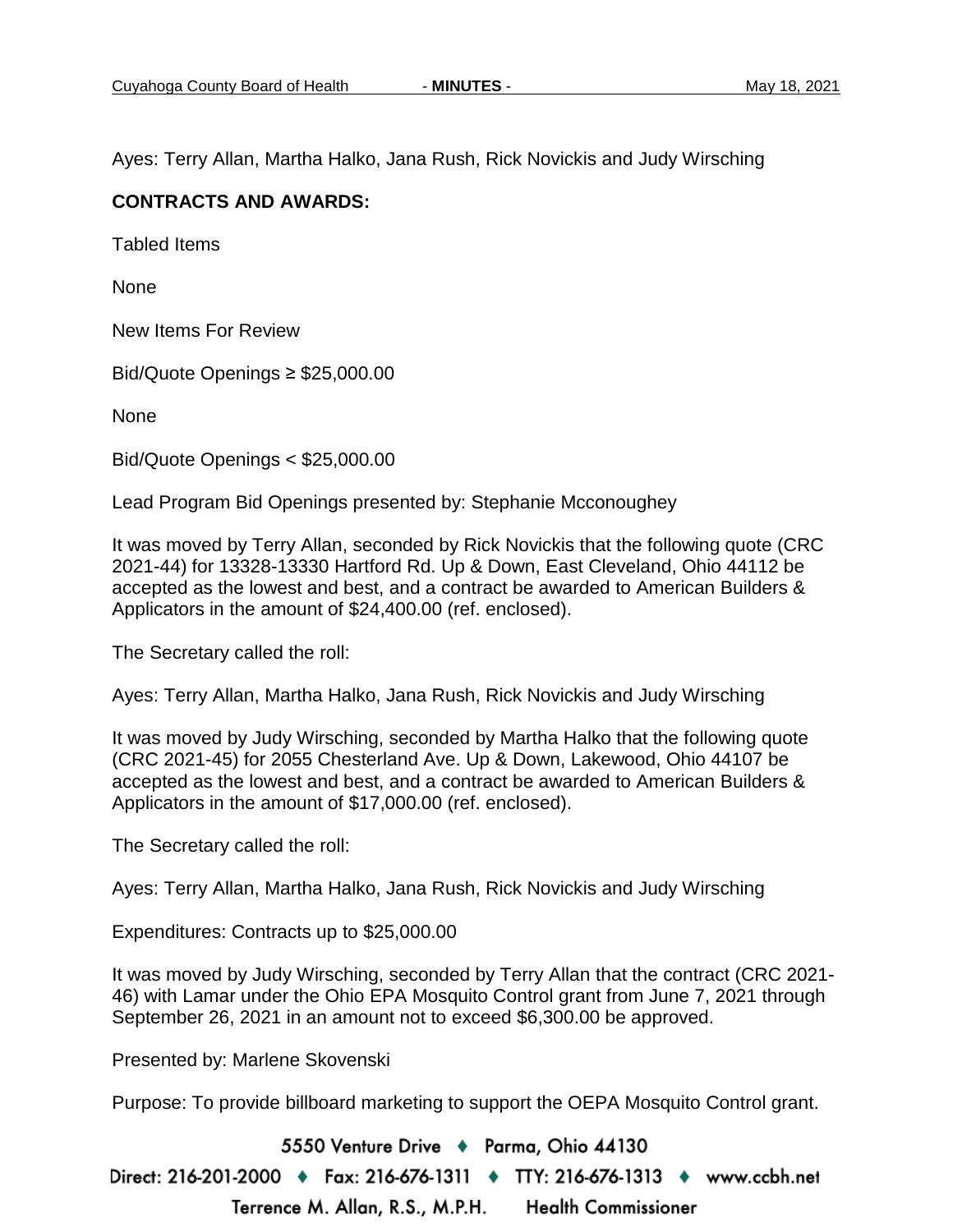Funding Source: 100% reimbursable through the FY2021 OEPA Mosquito Control Grant.

The Secretary called the roll:

Ayes: Terry Allan, Martha Halko, Jana Rush, Rick Novickis and Judy Wirsching

It was moved by Martha Halko, seconded by Jana Rush that the contracts (CRC 2021- 47) with the following agencies under the HRSA Ryan White Part A Program grant from March 1, 2021 through February 28, 2022 be approved:

|                                                  | Amount to be paid |
|--------------------------------------------------|-------------------|
| Agency                                           | not to exceed:    |
| <b>Family Planning Services of Lorain County</b> | \$21,000.00       |
| <b>Far West Side</b>                             | \$6,500.00        |

Presented by: Vino Panakkal

Purpose: To provide services to low-income, uninsured and underinsured HIV positive persons.

Funding Source: 100% reimbursable through the FY2021 HRSA Ryan White grant.

The Secretary called the roll:

Ayes: Terry Allan, Martha Halko, Jana Rush, Rick Novickis and Judy Wirsching

It was moved by Terry Allan, seconded by Jana Rush that the contract (CRC 2021-48) with Richardson Compensation Consulting, LLC from May 18, 2021 through December 31, 2021 in an amount not to exceed \$24,500.00 be approved:

Presented by: Najeebah Shine

Purpose: To provide compensation services including, but not limited to, job evaluations and market pricing.

Funding Source: 100% funded through CCBH General Revenue.

The Secretary called the roll:

Ayes: Terry Allan, Martha Halko, Jana Rush, Rick Novickis and Judy Wirsching

Revenue Generating Agreements up to \$25,000.00

None

Contract Rescissions

5550 Venture Drive + Parma, Ohio 44130

Direct: 216-201-2000 ♦ Fax: 216-676-1311 ♦ TTY: 216-676-1313 ♦ www.ccbh.net

Terrence M. Allan, R.S., M.P.H. **Health Commissioner**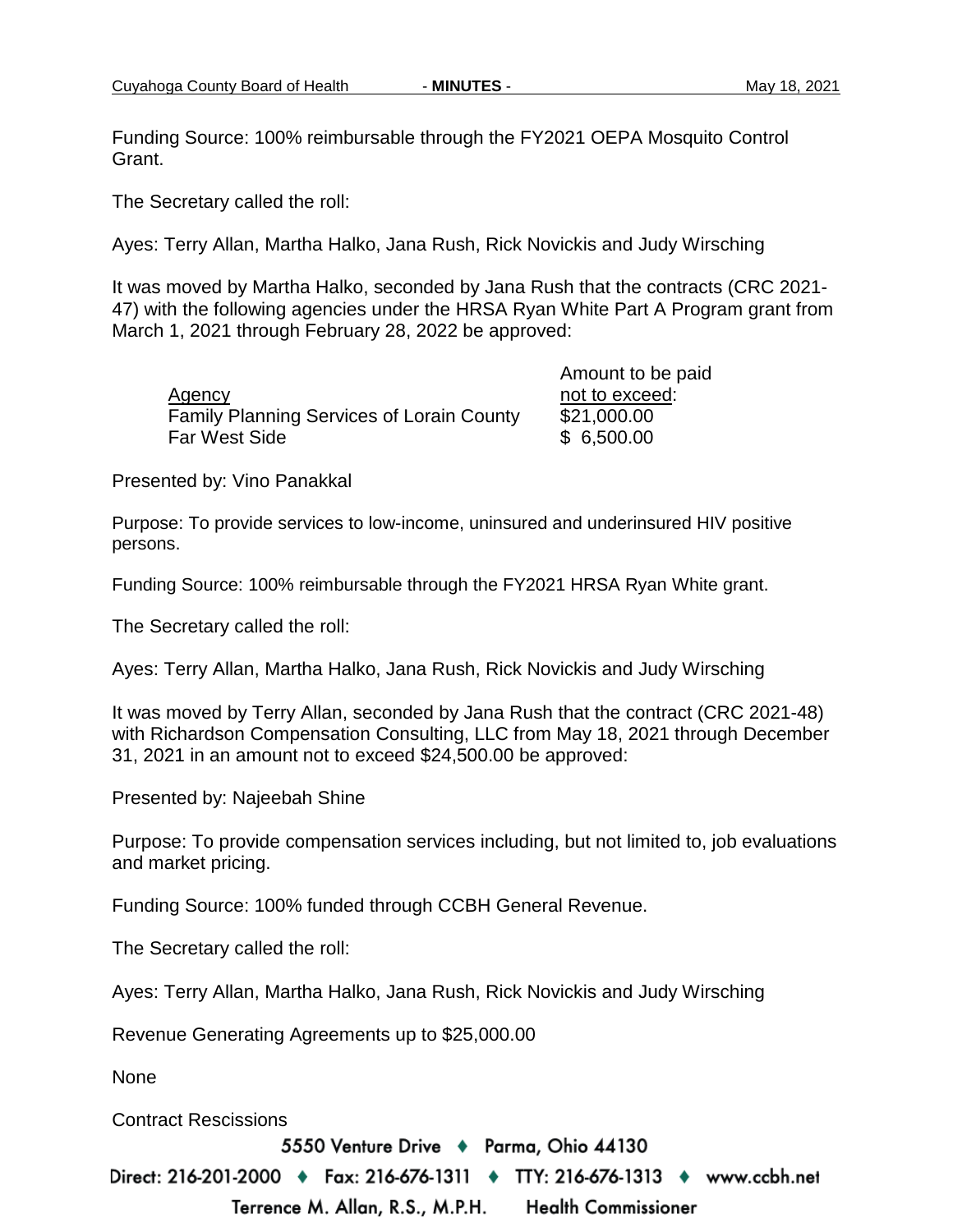None

Other Business.

Public Comment - N/A.

Thereupon, it was moved by Martha Halko, seconded by Judy Wirsching, that the following Motion be adopted:

BE IT RESOLVED that the meeting be adjourned at 1:53 p.m.

The Secretary called the roll:

Ayes: Terry Allan, Martha Halko, Jana Rush, Rick Novickis and Judy Wirsching

Committee Chair

Clerk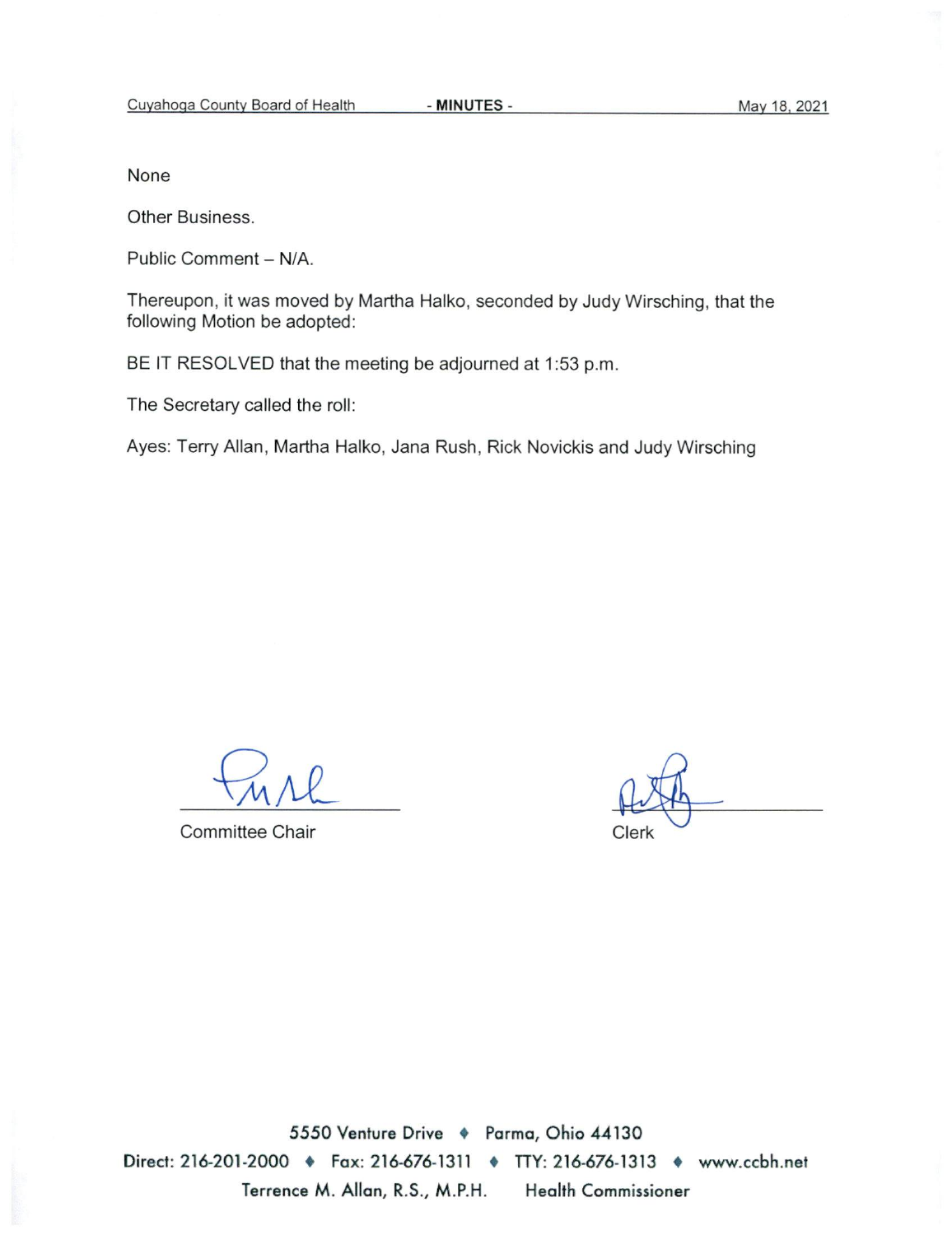# **CUYAHOGA COUNTY DISTRICT BOARD OF HEALTH**

## **QUOTE RESULTS**

#### **Project Address Name: Address: City,State, Zip:** East Cleveland, OH 44112 **CRC No:** CRC 2021-44 Barbara Harper 13328-13330 Hartford Rd., Up & Dn

**The following quotes were received and opened:**

| <b>NAME OF CONTRACTOR</b> | <b>QUOTE</b> | LEAD     | HΗ      | <b>MATCH</b> |
|---------------------------|--------------|----------|---------|--------------|
| <b>American Builders</b>  | \$24,400     | \$19,300 | \$5,100 | \$1,000      |
| Paragon                   | \$23,470     | \$17.735 | \$5,735 | \$1,000      |

**ESTIMATE:** \$25,875.00 \$ 20,075.00 \$ 5,800.00

### **Recommended award:** American Builders & Applicators

Notes: Currently Paragon has 1 unfinished job and 2 jobs they are requesting extensions due to other work already scheduled. Both will not be completed until July. With the grant ending Sept. 3, 2021, we do not want to have any delays and need these 2 units completed under this round of funding to meet our benchmarks (LHC 2017) American Builders & Applicators have 2 outstanding jobs; 1 is ready to go, but waiting until owner returns from wintering in Florida to be present for work; the other is scheduled